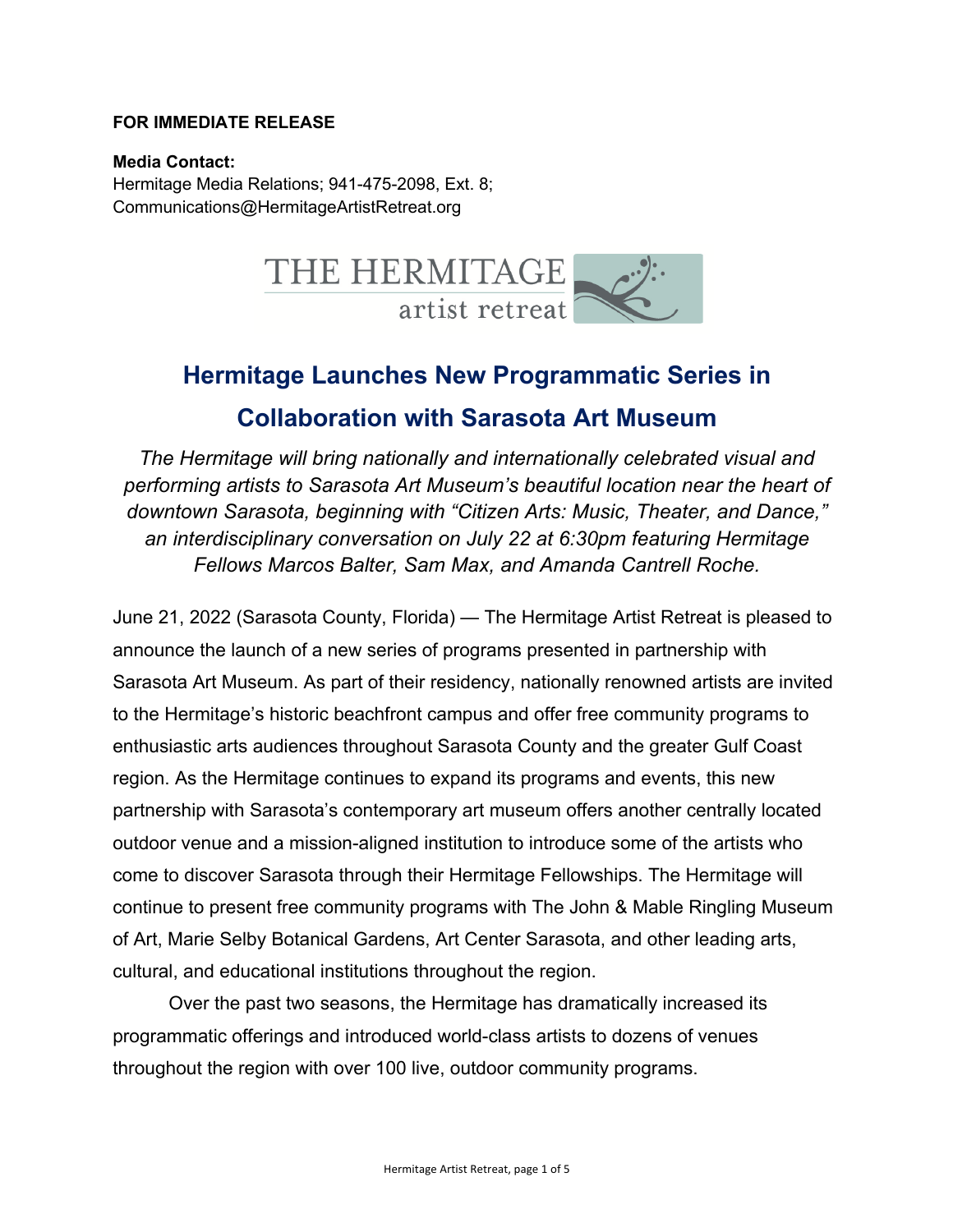"We are excited to be partnering with Sarasota Art Museum as we introduce new works-in-process from nationally and internationally renowned visual and performing artists to the members of our community," said Hermitage Artistic Director and CEO **Andy Sandberg**. "We have some further initiatives in the works with SAM, and we look forward to sharing more news about this in the coming months!"

"The Hermitage brings some truly extraordinary talents to Sarasota, and we look forward to hosting these brilliant artists for programs at Sarasota Art Museum," adds Sarasota Art Museum's Executive Director **Virginia Shearer**. "Our two organizations share a global perspective as we aspire to introduce our community to leading contemporary artists from around the world."

The first Hermitage artist program in this collaboration with Sarasota Art Museum is scheduled for **Friday, July 22, 2022** at **6:30pm**, live and outdoors in the museum's Klein Plaza. **"Citizen Arts: Music, Theater, and Dance"** features an interdisciplinary discussion on art in public spaces. The conversation will feature Brazilian-born composer **Marcos Balter,** theater-maker **Sam Max**, and dance educator **Amanda Cantrell Roche**. Future programs with Sarasota Art Museum will be announced at a later date. See below for complete program details and artist bios.

Hermitage programs like these are free and open to the public with a \$5/person registration fee. Most Hermitage programs are presented at outdoor venues throughout Sarasota County as part of the Hermitage's partnerships with local organizations. Due to capacity limitations and social distancing, **registration is required at** 

#### **HermitageArtistRetreat.org**.

The Hermitage hosts artists on its Gulf Coast Manasota Key campus for multiweek residencies, where diverse and accomplished artists from around the world and across multiple disciplines create and develop new works of theater, music, visual art, literature, dance, and more. As part of their residencies, Hermitage Fellows participate in free community programs, offering audiences in the region a unique opportunity to engage with some of the world's leading artists and to get an authentic "sneak peek" into extraordinary projects and artistic minds before their works go on to major theaters, galleries, concert halls, and museums around the world. These free and innovative programs include performances, lectures, readings, interactive experiences, open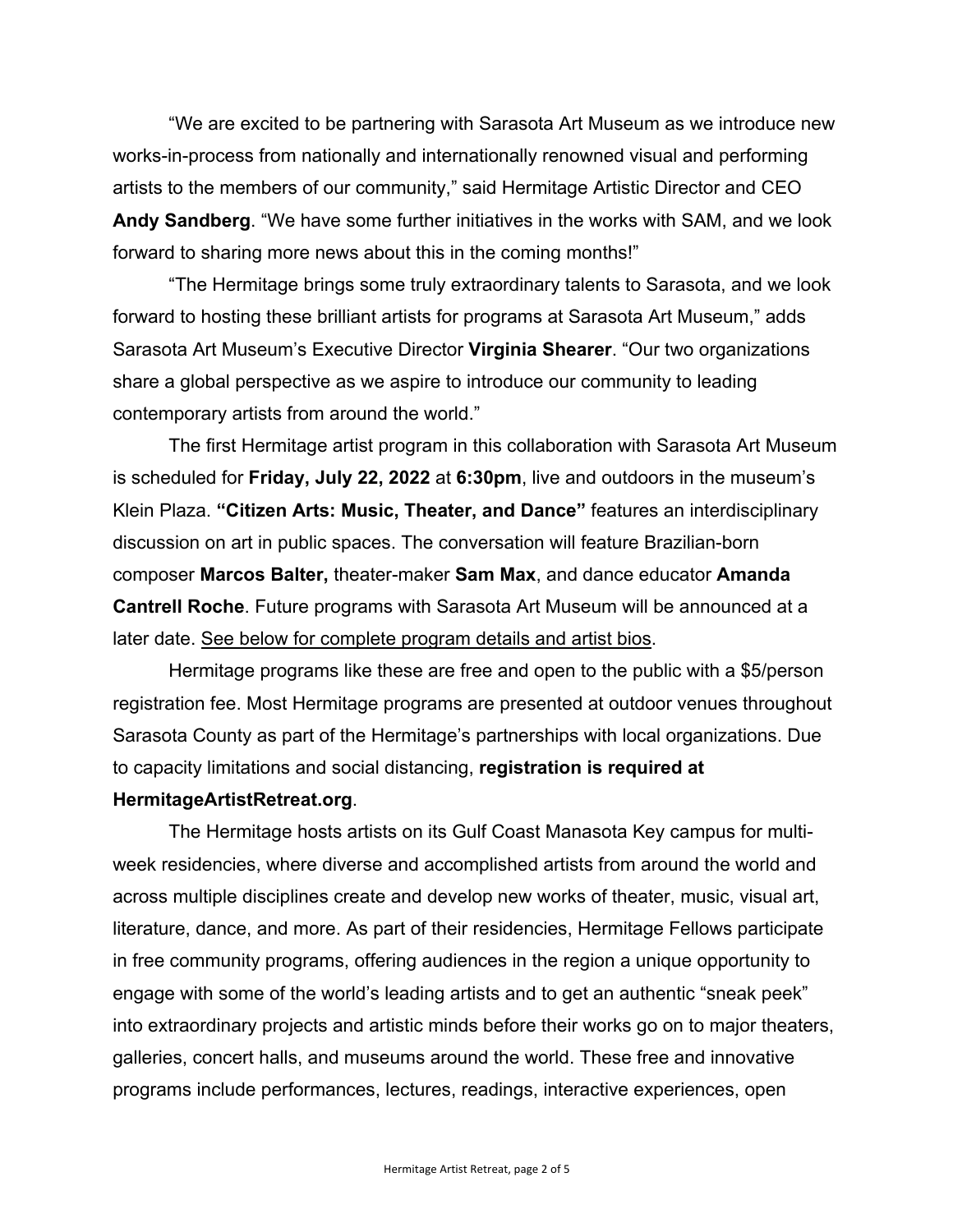studios, school programs, teacher workshops, and more, serving thousands in our community each year. The Hermitage is the only major arts organization in Florida's Gulf Coast region exclusively committed to supporting the development and creation of new work across all artistic disciplines.

*For more information about the Hermitage or upcoming programs, visit HermitageArtistRetreat.org.*

# **The newly and previously announced program descriptions are as follows:**

- **PREVIOUSLY ANNOUNCED: "2022 Hermitage STARs," Friday July 15 at 2pm**, **presented in partnership with Boys and Girls Clubs of Sarasota and DeSoto Counties**. Five of Florida's best and brightest arts educators are coming to the Hermitage Artist Retreat to focus on their own creative practice. Hailing from across the state, their artistic disciplines range as widely as their geographic homes with three focused on different fields of visual art including ceramics, collage, and painting, a musician and band leader, and for the first-time-ever, a dance instructor. These five artists will collaborate to present a hands-on 'arts buffet' with a sampling from each of their artistic practices on offer for the Sarasota community. **Due to capacity limitations and safety protocols, registration is required at HermitageArtistRetreat.org.** *(\$5/person registration fee). Hermitage Great Lawn, 6660 Manasota Key Road, Englewood, Florida 34223.*
- **NEW: "Citizen Arts: Music, Theater, and Dance," Friday, July 22 at 6:30pm, presented in partnership with Sarasota Art Museum.** Art exists not only in the purpose built-spaces of theaters, museums, and concert halls, but also throughout our lives. In this interdisciplinary program, we hear from three accomplished artists in three different mediums sharing insight and discussing how their work interacts with the public. Brazilian-born composer **Marcos Balter**'s compositions have been described by *The New York Times* as "utterly lovely" in addition to having a focus on the hyper-dramatization of the performed work; theater-maker **Sam Max**'s work center's the queer experience in poetic spaces; and dancer/teaching artist **Amanda Cantrell Roche** combines her skill in dance with a history in journalism and a passion for social justice. *Registration is required at HermitageArtistRetreat.org (\$5/person registration fee). Sarasota Art Museum, 1001 South Tamiami Trail, Sarasota, Florida 34236.*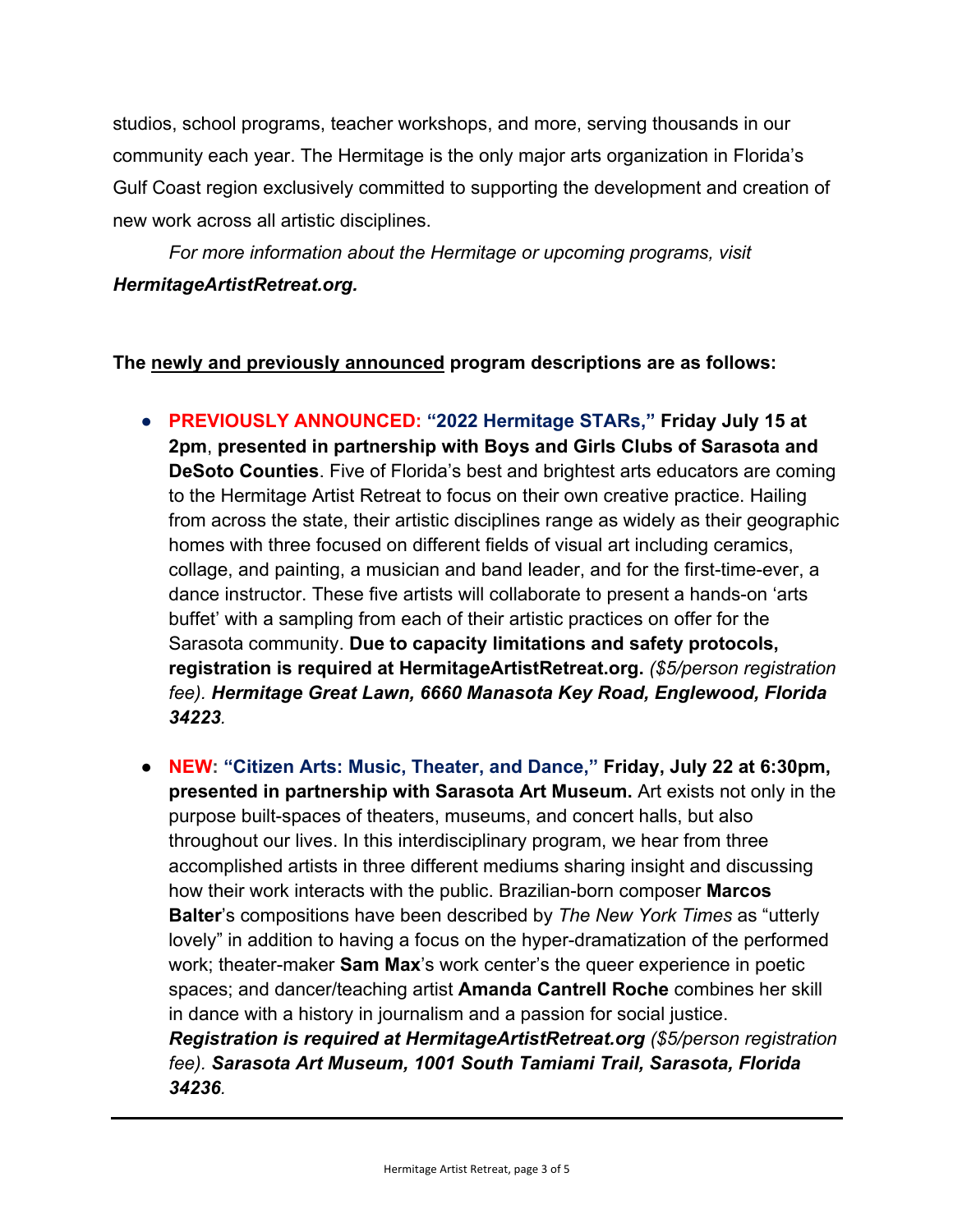# **About the Hermitage Artist Retreat:**

The Hermitage is a non-profit artist retreat located in Manasota Key, Florida, inviting accomplished artists across multiple disciplines for residencies on its beachfront campus, which is on the National Register of Historic Places. Hermitage artists are invited to interact with the local community, reaching thousands of Gulf Coast residents and visitors each year with unique and inspiring programs. Hermitage Fellows have included 14 Pulitzer Prize winners, Poets Laureate, MacArthur 'Genius' Fellows, and multiple Tony, Emmy, Grammy, Oscar winners and nominees. Works created at this beachside retreat by a diverse group of Hermitage alumni have gone on to renowned theaters, concert halls, and galleries throughout the world. Each year, the Hermitage awards the \$30,000 Hermitage Greenfield Prize for a new work of art, the newly announced \$35,000 Hermitage Major Theater Award for an original theater commission, and the Aspen Music Festival's Hermitage Prize in Composition.

#### **For more information, visit HermitageArtistRetreat.org.**

#### **The Hermitage is supported by:**

Hermitage programs are supported, in part, by an award from the National Endowment for the Arts; by Sarasota County Tourist Development Tax Revenues; and by The State of Florida, Department of State, Division of Arts and Culture and the Florida Council on Arts and Culture (Section 286.25 Florida Statutes), as well as the Gulf Coast Community Foundation, Charles & Margery Barancik Foundation, and the Community Foundation of Sarasota County.

#### **About Sarasota Art Museum:**

As a platform for education, exposure and experimentation, Sarasota Art Museum inspires new ideas and new ways of being through an endless rotation of transformative, relevant, and pioneering exhibitions and programs designed to elevate and empower all by cultivating discerning visual thinkers and ethical citizens. As the region's first museum dedicated to contemporary art, the Museum offers visitors a place to see thought-provoking, boundary-pushing exhibitions and participate in dynamic educational programming with global thought leaders. The facility is a resource for learning about global art discourse and deepening appreciation for 20th and 21st century art and artists through exhibition gallery spaces, an auditorium, an outdoor sculpture garden, a bistro, retail store, and extensive grounds for performance, happenings, sculpture, site-specific and site-responsive installations, movement classes, and gatherings.

# **COMPLETE ARTIST BIOS:**

#### **Marcos Balter**

Marcos Balter**,** born in Rio de Janeiro, Brazil, is a Hermitage Fellow who has been praised by *The Chicago Tribune* as "minutely crafted" and "utterly lovely," by *The New York Times* as "whimsical" and "surreal," and by *The Washington Post* as "dark and deeply poetic." His musical compositions are at once emotionally visceral and intellectually complex, primarily rooted in experimental manipulations of timbre and hyper-dramatization of live performance. Recent performances include a Miller Theater Composer Portrait and appearances at Carnegie Hall, Köln Philharmonie, Queen Elizabeth Hall, Wigmore Hall,